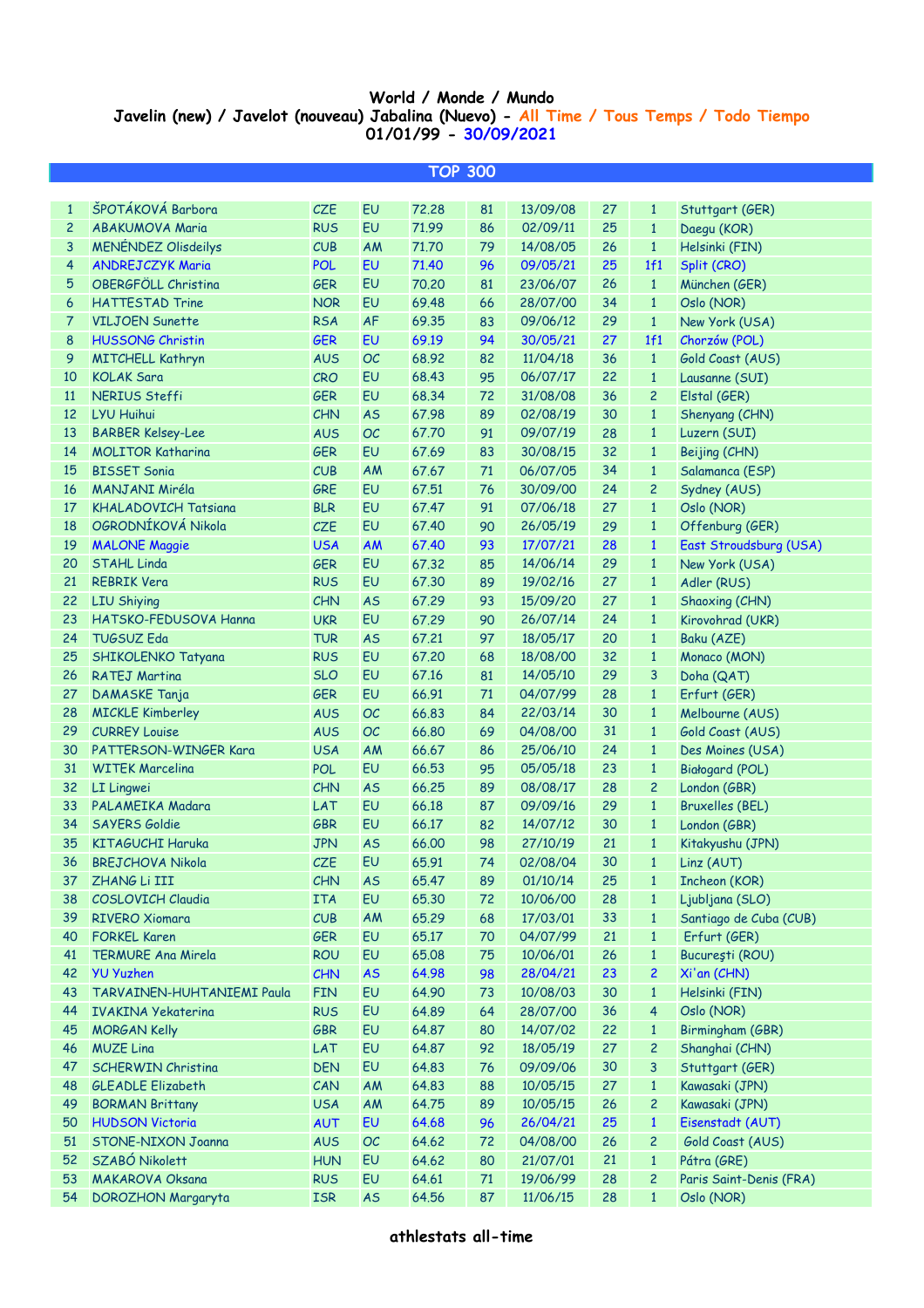| 55  | <b>STOIAN Monica</b>          | <b>ROU</b> | EU        | 64.51 | 82 | 18/08/09 | 27              | 4              | Berlin (GER)                |
|-----|-------------------------------|------------|-----------|-------|----|----------|-----------------|----------------|-----------------------------|
| 56  | ZABRUSKOVA Valeriya           | <b>RUS</b> | EU        | 64.49 | 75 | 07/06/03 | 28              | $\mathbf{1}$   | Tula (RUS)                  |
|     | <b>KOCINA Anete</b>           |            | <b>EU</b> | 64.47 |    |          | 21              |                |                             |
| 57  |                               | LAT        |           |       | 96 | 16/07/17 |                 | $\overline{c}$ | Bydgoszcz (POL)             |
| 58  | <b>FRIEDRICH Dörthe</b>       | <b>GER</b> | <b>EU</b> | 64.46 | 73 | 07/07/02 | 29              | $\mathbf{1}$   | Bochum-Wattenscheid (GER)   |
| 59  | OZOLINA-KOVALA Sinta          | LAT        | EU        | 64.38 | 88 | 30/05/13 | 25              | $\mathbf{1}$   | Riga (LAT)                  |
| 60  | JELAČA Tatjana                | <b>SRB</b> | EU        | 64.21 | 90 | 14/08/14 | 24              | $\overline{c}$ | Zürich (SUI)                |
| 61  | <b>KREINER Kim</b>            | <b>USA</b> | <b>AM</b> | 64.19 | 77 | 16/05/07 | 30              | $\mathbf{1}$   | Fortaleza (BRA)             |
| 62  | <b>MADEJCZYK Barbara</b>      | <b>POL</b> | EU        | 64.08 | 76 | 28/06/06 | 30              | $\mathbf{1}$   | Málaga (ESP)                |
| 63  | <b>CHILLA Mercedes</b>        | <b>ESP</b> | EU        | 64.07 | 80 | 12/06/10 | 30              | $\mathbf{1}$   | Valencia (ESP)              |
| 64  | <b>KOLKKALA Taina</b>         | <b>FIN</b> | EU        | 64.06 | 76 | 23/07/00 | 24              | $\mathbf{1}$   | Pihtipudas (FIN)            |
|     | <b>INGBERG Mikaela</b>        |            | EU        | 64.03 | 74 |          | 26              | 6              |                             |
| 65  |                               | <b>FIN</b> |           |       |    | 01/09/00 |                 |                | Berlin (GER)                |
| 66  | <b>JASIUNAITE Liveta</b>      | LTU        | EU        | 63.98 | 94 | 15/06/19 | 25              | $\mathbf{1}$   | Ogre (LAT)                  |
| 67  | <b>TZENGKO Elina</b>          | GRE        | EU        | 63.96 | 02 | 01/08/20 | 18              | $\mathbf{1}$   | <b>Ioannina (GRE)</b>       |
| 68  | <b>WEI Jianhua</b>            | CHN        | <b>AS</b> | 63.92 | 79 | 18/08/00 | 21              | $\mathbf{1}$   | Beijing (CHN)               |
| 69  | <b>TILEA-MOLDOVAN Felicia</b> | <b>ROU</b> | EU        | 63.89 | 67 | 16/08/02 | 29              | $\overline{c}$ | Zürich (SUI)                |
| 70  | <b>AGUILAR Yulenmis</b>       | CUB        | <b>AM</b> | 63.86 | 96 | 02/08/15 | 19              | $\mathbf{1}$   | Edmonton (CAN)              |
| 71  | <b>RUIZ Flor Dennis</b>       | COL        | <b>AM</b> | 63.84 | 91 | 25/06/16 | 25              | $\mathbf{1}$   | Cali (COL)                  |
| 72  | <b>EBIHARA Yuki</b>           | <b>JPN</b> | <b>AS</b> | 63.80 | 85 | 10/05/15 | 30              | 4              | Kawasaki (JPN)              |
| 73  | <b>EVE Lavern</b>             | <b>BAH</b> | <b>AM</b> | 63.73 | 65 | 22/04/00 | 35              | $\mathbf{1}$   | Nashville (USA)             |
| 74  | LI Lei                        | CHN        | <b>AS</b> | 63.69 | 74 | 08/06/00 | 26              | $\mathbf{1}$   | Jinzhou (CHN)               |
| 75  | <b>FUCHS Annika Marie</b>     |            | EU        |       | 97 |          | 22              | $\mathbf{1}$   |                             |
|     |                               | <b>GER</b> |           | 63.68 |    | 14/07/19 |                 |                | Gävle (SWE)                 |
| 76  | <b>JAKUBAITYTÉ Indré</b>      | LTU        | EU        | 63.65 | 76 | 14/09/07 | 31              | $\mathbf{1}$   | Kaunas (LTU)                |
| 77  | <b>LAASMA Liina</b>           | <b>EST</b> | EU        | 63.65 | 92 | 22/05/16 | 24              | $\overline{c}$ | Rabat (MAR)                 |
| 78  | STARYGINA Yekaterina          | <b>RUS</b> | EU        | 63.57 | 95 | 23/06/19 | 24              | $\overline{c}$ | Minsk (BLR)                 |
| 79  | <b>ANDRAUD Mathilde</b>       | <b>FRA</b> | EU        | 63.54 | 89 | 21/05/16 | 27              | $\overline{c}$ | Halle (GER)                 |
| 80  | <b>INCE Ariana</b>            | <b>USA</b> | AM        | 63.54 | 89 | 30/06/19 | 30              | $\mathbf{1}$   | East Stroudsburg (USA)      |
| 81  | PIWNICKA Urszula              | <b>POL</b> | EU        | 63.53 | 83 | 30/05/09 | 26              | $\mathbf{1}$   | Kalamáta (GRE)              |
| 82  | <b>CRUZ Yanet</b>             | CUB        | <b>AM</b> | 63.50 | 88 | 19/03/11 | 23              | $\mathbf{1}$   | La Habana (CUB)             |
| 83  | <b>ROBBESON Justine</b>       | <b>RSA</b> | <b>AF</b> | 63.49 | 85 | 16/02/08 | 23              | $\mathbf{1}$   | Potchefstroom (RSA)         |
| 84  | <b>ALAÏS Alexie</b>           | <b>FRA</b> | EU        | 63.46 | 94 | 10/08/19 | 25              | $\mathbf{1}$   | Bydgoszcz (POL)             |
| 85  | HJÁLMSDÓTTIR Ásdís            | <b>ISL</b> | EU        | 63.43 | 85 | 12/07/17 | 32              | $\mathbf{1}$   | Joensuu (FIN)               |
|     |                               |            |           |       |    |          |                 |                |                             |
| 86  | <b>CHERNOVA Lada</b>          | <b>RUS</b> | EU        | 63.35 | 70 | 31/07/07 | 37              | $\mathbf{1}$   | Tula (RUS)                  |
| 87  | <b>GEORGIEVA Khristina</b>    | <b>BUL</b> | EU        | 63.32 | 72 | 28/06/00 | 28              | 3              | Athína (GRE)                |
| 88  | <b>BICET Nora Aida</b>        | CUB        | AM        | 63.32 | 77 | 21/07/04 | 27              | $\overline{c}$ | Tallinn (EST)               |
| 89  | <b>BORGE Sigrid</b>           | <b>NOR</b> | EU        | 63.28 | 95 | 17/06/17 | 22              | $\mathbf{1}$   | Bærum (NOR)                 |
| 90  | NOVIK Maryna                  | <b>BLR</b> | EU        | 63.25 | 84 | 01/08/09 | 25              | $\mathbf{1}$   | Minsk (BLR)                 |
| 91  | <b>SHYMCHUK Natalya</b>       | <b>BLR</b> | EU        | 63.24 | 81 | 21/06/08 | 27              | $\mathbf{1}$   | Annecy (FRA)                |
|     | 92 RANI Annu                  | <b>IND</b> | $-$ AS    | 63.24 | 92 | 15/03/21 | 29 <sup>°</sup> | $\sim$ 1       | Patiala (IND)               |
| 93  | LYAKHOVYCH Tetyana            | <b>UKR</b> | EU        | 63.23 | 79 | 01/07/08 | 29              | $\mathbf{1}$   | Kyiv (UKR)                  |
| 94  | <b>RIBEAUX Yainelis</b>       | CUB        | AM        | 63.18 | 87 | 19/06/09 | 22              | $\mathbf{1}$   | La Habana (CUB)             |
| 95  | TSIOLAKOÚDI Aggelikí          | GRE        | EU        | 63.14 | 76 | 08/08/02 | 26              | 5              | München (GER)               |
|     |                               |            |           |       |    |          |                 |                |                             |
| 96  | LÍKA Sávva                    | GRE        | EU        | 63.13 | 70 | 31/08/07 | 37              | 5              | Osaka (JPN)                 |
| 97  | <b>UTRIAINEN Sanni</b>        | <b>FIN</b> | EU        | 63.03 | 91 | 08/08/15 | 24              | $\mathbf{1}$   | Kuortane (FIN)              |
| 98  | <b>XUE Juan</b>               | CHN        | <b>AS</b> | 62.93 | 86 | 27/10/03 | 17              | $\mathbf{1}$   | Changsha (CHN)              |
| 99  | de LIMA Jucilene              | <b>BRA</b> | AM        | 62.89 | 90 | 11/10/14 | 24              | $\mathbf{1}$   | São Paulo (BRA)             |
| 100 | SATO Yuka                     | <b>JPN</b> | <b>AS</b> | 62.88 | 92 | 28/06/19 | 27              | $\overline{c}$ | Fukuoka (JPN)               |
| 101 | <b>DERUN Kateryna</b>         | <b>UKR</b> | EU        | 62.82 | 93 | 05/05/16 | 23              | $\mathbf{1}$   | Kyiv (UKR)                  |
|     | 102 LIU Chunhua               | CHN        | <b>AS</b> | 62.81 | 86 | 12/05/12 | 26              | $\mathbf{1}$   | Tianjin (CHN)               |
| 103 | SUDARUŠHKINA Viktoriya        | <b>RUS</b> | EU        | 62.78 | 90 | 24/02/15 | 25              | $\mathbf{1}$   | Adler (RUS)                 |
| 104 | <b>BANI Zahra</b>             | <b>ITA</b> | EU        | 62.75 | 79 | 14/08/05 | 26              | 5              | Helsinki (FIN)              |
| 105 | <b>RAMANAUSKAITE Rita</b>     | LTU        | EU        | 62.69 | 70 | 23/06/00 | 30              | 6              | Paris Saint-Denis (FRA)     |
| 106 |                               |            |           |       |    |          |                 |                |                             |
|     | <b>SU Lingdan</b>             | CHN        | <b>AS</b> | 62.66 | 97 | 04/04/19 | 22              | 3              | Chengdu (CHN)               |
| 107 | <b>MOYA Sabina</b>            | COL        | AM        | 62.62 | 77 | 12/05/02 | 25              | $\mathbf{1}$   | Cd. de Guatemala (GUA)      |
| 108 | KLIMEŠOVÁ Jarmila             | CZE        | EU        | 62.60 | 81 | 24/06/06 | 25              | $\overline{c}$ | Praha (CZE)                 |
| 109 | <b>WALTER Sarah</b>           | <b>FRA</b> | EU        | 62.53 | 78 | 26/06/03 | 25              | $\mathbf{1}$   | Strasbourg (FRA)            |
| 110 | FERRER e SILVA Laila          | <b>BRA</b> | AM        | 62.52 | 82 | 11/06/17 | 35              | $\mathbf{1}$   | São Bernardo do Campo (BRA) |
| 111 | SZILÁGYI Réka                 | <b>HUN</b> | EU        | 62.45 | 96 | 05/09/20 | 24              | $\mathbf{1}$   | Székesfehérvár (HUN)        |
| 112 | <b>TAKEMOTO Sae</b>           | <b>JPN</b> | <b>AS</b> | 62.39 | 99 | 05/06/21 | 22              | $\mathbf{1}$   | Hiratsuka (JPN)             |
| 113 | <b>MA Ning</b>                | CHN        | <b>AS</b> | 62.38 | 83 | 06/06/03 | 20              | $\mathbf{1}$   | Shijiazhuang (CHN)          |
| 114 | <b>SAITO Marina</b>           | <b>JPN</b> | <b>AS</b> | 62.37 | 95 | 25/08/17 | 22              | $\overline{c}$ | Taipei City (TPE)           |
|     |                               |            |           |       |    |          |                 |                |                             |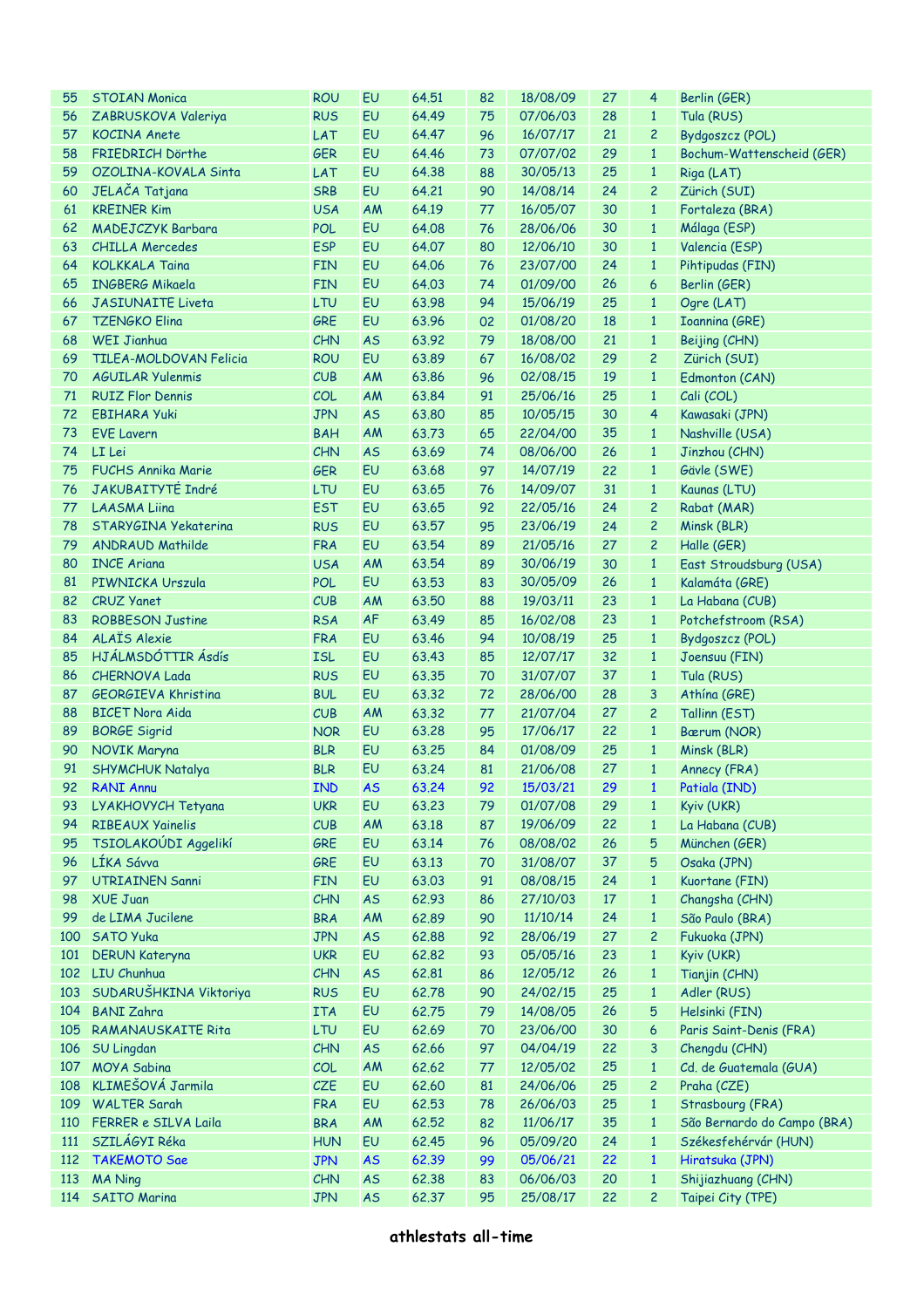| <b>115</b> | <b>LITTLE Mackenzie</b>      | <b>AUS</b> | OC        | 62.37 | 96 | 03/08/21 | 25 | 2q1            | Tokyo (JPN)             |
|------------|------------------------------|------------|-----------|-------|----|----------|----|----------------|-------------------------|
| 116        | VILAGOŠ Adriana              | <b>SRB</b> | EU        | 62.36 | 04 | 14/09/21 | 17 | $\overline{2}$ | Zagreb (CRO)            |
| 117        | STASIULIONYTE Inga           | LTU        | EU        | 62,27 | 81 | 09/07/05 | 24 | $\mathbf{1}$   | Kaunas (LTU)            |
| 118        | VUČENOVIĆ Marija             | <b>SRB</b> | EU        | 62.25 | 93 | 09/05/21 | 28 | 5f1            | Split (CRO)             |
| 119        | <b>YAKOVENKO Mariya</b>      | <b>RUS</b> | EU        | 62.23 | 82 | 31/07/07 | 25 | 3              | Tula (RUS)              |
| 120        | NEGOITA Maria Nicoleta       | <b>ROU</b> | EU        | 62,20 | 86 | 09/05/09 | 23 | $\mathbf{1}$   | Onești (ROU)            |
| 121        | <b>AUZEIL Nadine</b>         | <b>FRA</b> | EU        | 62.16 | 64 | 27/06/00 | 36 | $\mathbf{1}$   | Strasbourg (FRA)        |
| 122        | <b>NOKELAINEN Heidi</b>      | <b>FIN</b> | EU        | 62.13 | 90 | 27/08/16 | 26 | $\mathbf{1}$   | Lappeenranta (FIN)      |
| 123        | <b>KORZH Tatsiana</b>        | <b>BLR</b> | EU        | 62.10 | 93 | 01/06/16 | 23 | $\mathbf{1}$   | Minsk (BLR)             |
| 124        | <b>VELICHKO Oksana</b>       | <b>BLR</b> | EU        | 62.06 | 75 | 27/06/00 | 25 | $\mathbf{1}$   | Staiki (BLR)            |
| 125        | <b>PEETERS Tori</b>          | <b>NZL</b> | OC        | 62.04 | 94 | 22/02/20 | 26 | $\mathbf{1}$   | Sydney (AUS)            |
| 126        | <b>WANG Yaning</b>           | <b>CHN</b> | <b>AS</b> | 61.99 | 80 | 14/10/99 | 19 | $\mathbf{1}$   | Huizhou (CHN)           |
| 127        | dos SANTOS Sueli Pereira     | <b>BRA</b> | <b>AM</b> | 61.98 | 65 | 06/05/00 | 35 | $\mathbf{1}$   | Bogotá (COL)            |
| 128        | <b>FLINK Sofi</b>            | <b>SWE</b> | EU        | 61.96 | 95 | 16/08/13 | 18 | 4q1            | Moskva (RUS)            |
| 129        | <b>YANG Xinli</b>            | <b>CHN</b> | <b>AS</b> | 61.92 | 88 | 01/04/15 | 27 | $\overline{c}$ | Chengdu (CHN)           |
| 130        | <b>DU Xiaowei</b>            | <b>CHN</b> | <b>AS</b> | 61.89 | 87 | 12/03/12 | 25 | 2              | Chengdu (CHN)           |
| 131        | <b>KHARUM Iryna</b>          | <b>UKR</b> | EU        | 61.82 | 82 | 13/06/03 | 21 | $\mathbf{1}$   | Sacramento (USA)        |
| 132        | <b>KARAPETROVA Rumyana</b>   | <b>BUL</b> | EU        | 61.78 | 82 | 13/08/06 | 24 | 6              | Göteborg (SWE)          |
|            | <b>MARIN Elisabetta</b>      |            |           |       |    |          |    |                |                         |
| 133        |                              | <b>ITA</b> | EU        | 61.77 | 77 | 05/06/04 | 27 | $\mathbf{1}$   | Gorizia (ITA)           |
|            | 134 UEDA Momone              | <b>JPN</b> | <b>AS</b> | 61.75 | 99 | 06/06/21 | 22 | $\mathbf{1}$   | Niigata (JPN)           |
| 135        | <b>IVANKOVA Olha</b>         | <b>UKR</b> | EU        | 61.68 | 73 | 29/08/07 | 34 | Q              | Osaka (JPN)             |
| 136        | <b>LOPEZ Isel</b>            | CUB        | AM        | 61.66 | 70 | 18/05/99 | 20 | $\overline{c}$ | La Habana (CUB)         |
| 137        | <b>RANTANEN Heli</b>         | <b>FIN</b> | EU        | 61.61 | 70 | 26/06/99 | 26 | $\overline{c}$ | Kuortane (FIN)          |
|            | 138 CHANG Chunfeng           | CHN        | <b>AS</b> | 61.61 | 88 | 04/06/07 | 19 | $\mathbf{1}$   | Chengdu (CHN)           |
| 139        | ALVAREZ María de la Caridad  | CUB        | AM        | 61.57 | 75 | 30/07/00 | 25 | $\mathbf{1}$   | La Habana (CUB)         |
| 140        | PATLA Genowefa               | <b>POL</b> | EU        | 61.50 | 62 | 20/05/00 | 38 | $\mathbf{1}$   | Siedlce (POL)           |
| 141        | <b>LIANG Lili</b>            | CHN        | <b>AS</b> | 61.49 | 83 | 10/06/02 | 19 | $\mathbf{1}$   | Benxi (CHN)             |
|            | 142 MURILLO María Lucelly    | COL        | AM        | 61.46 | 91 | 06/04/19 | 28 | $\mathbf{1}$   | Medellín (COL)          |
| 143        | <b>PAUER Elisabeth</b>       | <b>AUT</b> | EU        | 61.43 | 83 | 10/07/10 | 27 | $\mathbf{1}$   | Villach (AUT)           |
| 144        | AAVA Moonika                 | <b>EST</b> | EU        | 61.42 | 79 | 02/08/04 | 25 | $\mathbf{1}$   | Tallinn (EST)           |
| 145        | <b>WESSMAN Anna</b>          | <b>SWE</b> | EU        | 61.42 | 89 | 03/09/16 | 27 | $\mathbf{1}$   | Tampere (FIN)           |
| 146        | <b>PAMANG Buaban</b>         | <b>THA</b> | <b>AS</b> | 61.40 | 86 | 14/08/07 | 21 | $\mathbf{1}$   | Bangkok (THA)           |
| 147        | <b>SUTHE Annika</b>          | <b>GER</b> | EU        | 61.38 | 85 | 23/05/04 | 19 | $\mathbf{1}$   | Halle (GER)             |
| 148        | <b>OBST Marie-Therese</b>    | <b>NOR</b> | EU        | 61.37 | 96 | 09/04/21 | 25 | $\mathbf{1}$   | Athens, GA (USA)        |
| 149        | ŠEDIVÁ Irena                 | CZE        | EU        | 61.32 | 92 | 10/08/19 | 27 | 3              | Bydgoszcz (POL)         |
| 150        | <b>PARADA Lidia</b>          | <b>ESP</b> | EU        | 61.25 | 93 | 21/07/18 | 25 | $\mathbf{1}$   | Getafe (ESP)            |
|            | 151 LA MONTAÑA Yanuris       | CUB        | AM        | 61.24 | 75 | 17/02/00 | 25 | $\mathbf{1}$   | La Habana (CUB)         |
|            | 152 CARSON Hannah            | <b>USA</b> | AM        | 61.20 | 93 | 09/06/16 | 23 | 2c2            | Eugene (USA)            |
|            | 153 van DYK Jo-Ane           | <b>RSA</b> | <b>AF</b> | 61.19 | 97 | 15/06/21 | 24 | $\overline{c}$ | Kladno (CZE)            |
| 154        | SVECHNIKOVA Anastasiya       | <b>UZB</b> | <b>AS</b> | 61.17 | 92 | 24/04/12 | 20 | $\mathbf{1}$   | Tashkent (UZB)          |
| 155        | <b>MIYAKE Takako</b>         | <b>JPN</b> | <b>AS</b> | 61.15 | 74 | 06/05/01 | 27 | $\mathbf{1}$   | Mito (JPN)              |
| 156        | ŠTORGA Evfemija              | <b>SLO</b> | EU        | 61.14 | 75 | 08/04/00 | 25 | $\mathbf{1}$   | Koper (SLO)             |
| 157        | <b>GROMOVA Oksana</b>        | <b>RUS</b> | EU        | 61.12 | 80 | 01/03/03 | 23 | $\overline{c}$ | Gioia Tauro (ITA)       |
| 158        | <b>McKOY Olivia</b>          | <b>JAM</b> | AM        | 61.10 | 73 | 10/07/05 | 32 | $\overline{c}$ | Nassau (BAH)            |
| 159        | YARYGINA Oksana              | <b>RUS</b> | EU        | 61.06 | 72 | 12/06/04 | 32 | $\mathbf{1}$   | Moskva (RUS)            |
| 160        | <b>YURKOVICH Rachel</b>      | <b>USA</b> | AM        | 61.06 | 86 | 01/05/12 | 26 | $\mathbf{1}$   | Baie Mahault (FRA)      |
| 161        | KLISCHTVSKA Khrystyna        | <b>UKR</b> | EU        | 61.04 | 74 | 11/06/02 | 28 | $\mathbf{1}$   | Donetsk (UKR)           |
|            | 162 EISENLAUER Esther        | <b>GER</b> | EU        | 61.04 | 77 | 18/07/10 | 33 | 4              | Braunschweig (RSA)      |
| 163        | <b>AHONEN Kirsi</b>          | <b>FIN</b> | EU        | 60.98 | 76 | 26/07/06 | 30 | 5              | Helsinki (FIN)          |
|            | 164 HABINA Hanna             | <b>UKR</b> | EU        | 60.98 | 91 | 20/02/13 | 22 | $\overline{c}$ | Yalta (UKR)             |
| 165        | <b>KANGAS Jenni</b>          | <b>FIN</b> | EU        | 60.98 | 92 | 25/08/17 | 25 | 3              | Taipei City (TPE)       |
|            | 166 CHANG Jung-yeon          | <b>KOR</b> | <b>AS</b> | 60.92 | 77 | 22/04/04 | 27 | $\mathbf{1}$   | Jeonju (KOR)            |
| 167        | <b>SCHOL Lisanne</b>         | <b>NED</b> | EU        | 60.92 | 91 | 08/06/19 | 28 | $\mathbf{1}$   | Leiden (NED)            |
| 168        | <b>SELLAM Aïda</b>           | <b>TUN</b> | <b>AF</b> | 60.87 | 77 | 23/06/04 | 27 | $\mathbf{1}$   | Tunis (TUN)             |
| 169        | <b>MIYASHITA Risa</b>        | <b>JPN</b> | <b>AS</b> | 60.86 | 84 | 24/09/16 | 32 | $\mathbf{1}$   | Osaka (JPN)             |
| 170        | <b>BALLAR ROJAS Yiselena</b> | CUB        | <b>AM</b> | 60.84 | 03 | 21/05/21 | 18 | $\mathbf{1}$   | La Habana (CUB)         |
| 171        | <b>TOADER Eliza</b>          | <b>ROU</b> | EU        | 60.80 | 90 | 03/07/13 | 23 | $\mathbf{1}$   | Árgos Orestikó (GRE)    |
| 172        | <b>RYBAK Ewa</b>             | <b>POL</b> | EU        | 60.76 | 74 | 11/07/99 | 25 | $\mathbf{1}$   | Palma de Mallorca (ESP) |
| 173        | KOLODZIEJSKA Monika          | <b>POL</b> | EU        | 60.75 | 79 | 02/06/01 | 22 | $\mathbf{1}$   | Biała Podlaska (POL)    |
|            | 174 MAKSIMOVA Marina         | <b>RUS</b> | EU        | 60.73 | 85 | 04/06/11 | 26 | $\mathbf{1}$   | Yerino (RUS)            |
|            |                              |            |           |       |    |          |    |                |                         |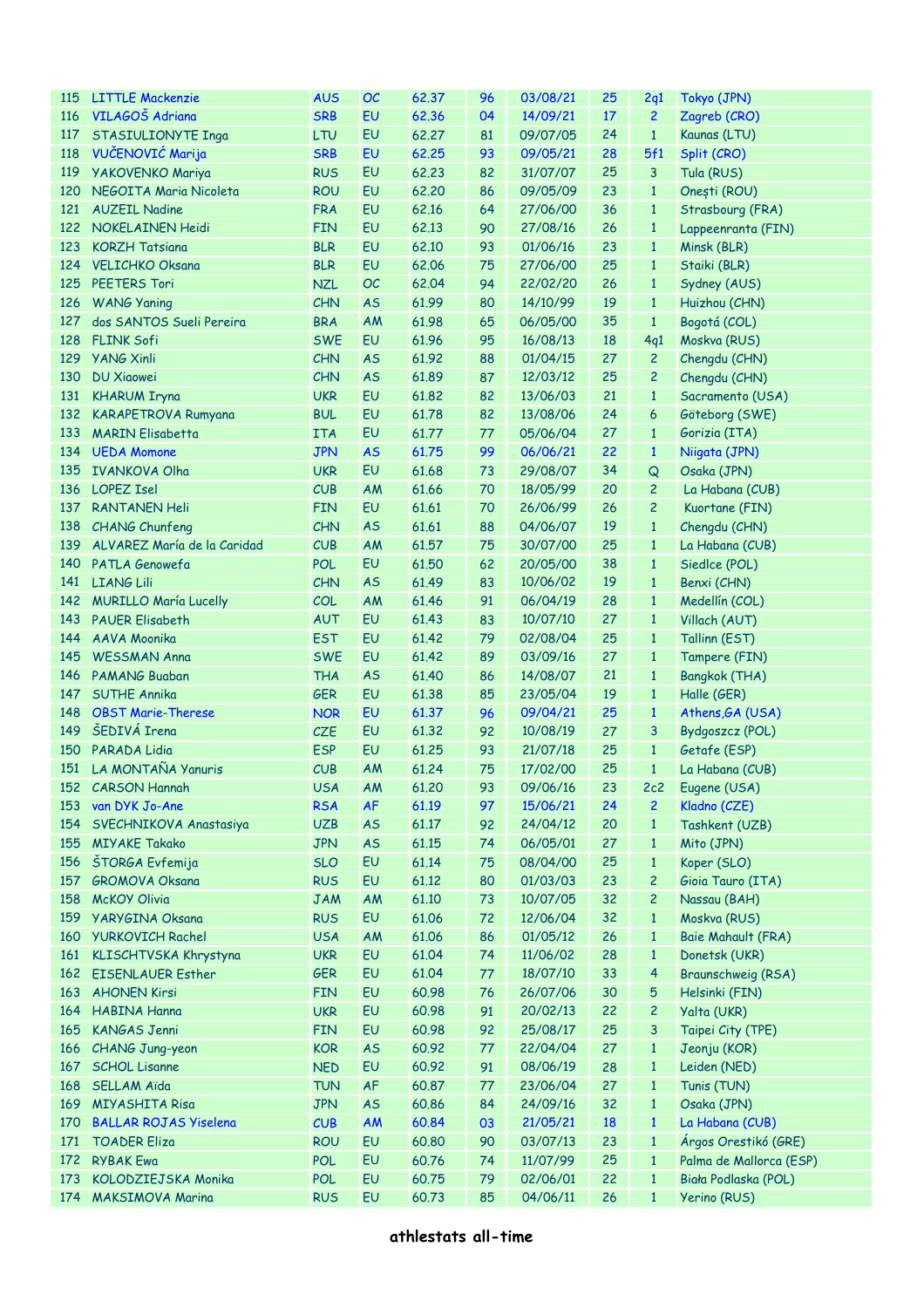|     | 175 CARTER Kylee            | <b>USA</b> | <b>AM</b> | 60.69 | 97 | 24/04/21 | 24 | $\mathbf{1}$   | <b>Baton Rouge (USA)</b> |
|-----|-----------------------------|------------|-----------|-------|----|----------|----|----------------|--------------------------|
| 176 | SONG Dan                    | CHN        | <b>AS</b> | 60.68 | 90 | 29/03/08 | 18 | $\mathbf{1}$   | Chengdu (CHN)            |
| 177 | <b>WHITTINGHAM Laura</b>    | <b>GBR</b> | EU        | 60.68 | 86 | 15/08/10 | 24 | $\mathbf{1}$   | Bedford (GBR)            |
| 178 | <b>LAKMALI Nadeeka</b>      | SRI        | EU        | 60.64 | 81 | 17/07/13 | 32 | $\mathbf{1}$   | Colombo (SRI)            |
| 179 | <b>RITTWEG Mareike</b>      | <b>GER</b> | EU        | 60.63 | 84 | 10/06/07 | 23 | $\overline{c}$ | Schönebeck (GER)         |
| 180 | <b>BERGRATH Dana</b>        | <b>GER</b> | EU        | 60.60 | 94 | 09/07/18 | 24 | 5              | Luzern (SUI)             |
| 181 | <b>SORMUNEN Oona</b>        | <b>FIN</b> | EU        | 60.56 | 89 | 03/08/13 | 24 | $\mathbf{1}$   | Kuortane (FIN)           |
|     | 182 ANANCHENKO Yevgeniya    | <b>RUS</b> | EU        | 60.54 | 92 | 17/01/15 | 23 | $\mathbf{1}$   | Krasnodar (RUS)          |
| 183 | <b>VEDENEYEVA Ella</b>      | <b>RUS</b> | EU        | 60,52 | 98 | 13/05/21 | 23 | $\mathbf{1}$   | St. Petersburg (RUS)     |
| 184 |                             |            | EU        |       | 87 | 19/08/06 | 19 |                |                          |
|     | SCHAFFARZIK Sandra          | <b>GER</b> |           | 60.45 |    |          |    | $\mathbf{1}$   | Beijing (CHN)            |
| 185 | <b>ORTIZ Coralys</b>        | <b>PUR</b> | AM        | 60.37 | 85 | 27/02/16 | 31 | $\mathbf{1}$   | Gurabo (PUR)             |
| 186 | <b>BAHUTSKAYA Viktoryia</b> | <b>BLR</b> | EU        | 60.37 | 95 | 15/07/21 | 26 | $\mathbf{1}$   | Minsk (BLR)              |
| 187 | <b>WOODWARD Krista</b>      | CAN        | AM        | 60.15 | 84 | 05/05/13 | 29 | 3              | Tokyo (JPN)              |
| 188 | <b>ZIMMER Vivian</b>        | <b>GER</b> | EU        | 60.14 | 87 | 31/07/04 | 17 | $\mathbf{1}$   | Heilbronn (GER)          |
| 189 | <b>EBERL Elisabeth</b>      | <b>AUT</b> | EU        | 60.07 | 88 | 13/08/11 | 23 | $\mathbf{1}$   | Lappeenranta (FIN)       |
| 190 | <b>ROSS Serene</b>          | <b>USA</b> | AM        | 60.06 | 77 | 21/06/02 | 25 | $\mathbf{1}$   | Palo Alto (USA)          |
| 191 | <b>ZHANG Li I</b>           | CHN        | <b>AS</b> | 60.02 | 78 | 18/04/00 | 22 | $\mathbf{1}$   | Shanghai (CHN)           |
| 192 | KOŽARENOKA Inga             | LAT        | EU        | 59.97 | 82 | 15/05/05 | 23 | 1c1            | Murjani (LAT)            |
| 193 | <b>TANG Xiaoling</b>        | CHN        | <b>AS</b> | 59.95 | 77 | 23/11/01 | 24 | $\mathbf{1}$   | Guangzhou (CHN)          |
| 194 | SHESTAKOVA Olga             | <b>RUS</b> | EU        | 59.95 | 93 | 23/02/14 | 21 | $\mathbf{1}$   | Krasnodar (RUS)          |
| 195 | <b>ARAMÉNDIZ Zuleima</b>    | COL        | AM        | 59.94 | 75 | 12/06/04 | 29 | $\mathbf{1}$   | Bogotá (COL)             |
| 196 | YAMASHITA Mikako            | <b>JPN</b> | <b>AS</b> | 59.94 | 97 | 08/10/17 | 20 | $\overline{c}$ | Matsuyama (JPN)          |
| 197 | <b>SERDYUK Alina</b>        | <b>BLR</b> | EU        | 59.93 | 75 | 03/06/00 | 25 | $\mathbf{1}$   | Minsk (BLR)              |
| 198 | POUNDS LYON Dana            | <b>USA</b> | AM        | 59.92 | 84 | 24/05/08 | 24 | $\mathbf{1}$   | Tucson (USA)             |
| 199 | HA Xiaoyan                  | CHN        | <b>AS</b> | 59.90 | 72 | 11/05/02 | 21 | $\mathbf{1}$   | Osaka (JPN)              |
| 200 | <b>CHU Chunxia</b>          | CHN        | <b>AS</b> | 59.85 | 78 | 23/11/01 | 23 | 2              |                          |
|     |                             |            |           |       |    |          |    |                | Guangzhou (CHN)          |
|     | 201 FEDOTOVA Tatyana        | <b>RUS</b> | EU        | 59.81 | 80 | 14/07/03 | 23 | $\mathbf{1}$   | Moskva (RUS)             |
| 202 | <b>KOBRYN Nadezhda</b>      | <b>UKR</b> | EU        | 59.79 | 72 | 04/08/00 | 28 | $\mathbf{1}$   | Kyiv (UKR)               |
|     | 203 CRUZ Sílvia             | <b>POR</b> | EU        | 59.76 | 80 | 21/06/08 | 28 | 2              | Leiria (POR)             |
|     | 204 NICOLLIN Margaux        | <b>FRA</b> | EU        | 59.73 | 95 | 25/07/15 | 20 | $\mathbf{1}$   | Tomblaine (FRA)          |
| 205 | <b>WINKLER Christine</b>    | <b>GER</b> | EU        | 59.70 | 95 | 11/07/20 | 25 | $\mathbf{1}$   | Jena (GER)               |
| 206 | <b>BRIVULE Linda</b>        | LAT        | EU        | 59.69 | 83 | 12/05/07 | 24 | $\mathbf{1}$   | Riga (LAT)               |
|     | 207 MORENO Arantza          | <b>ESP</b> | EU        | 59.69 | 95 | 11/07/18 | 23 | $\mathbf{1}$   | Castellón (ESP)          |
| 208 | <b>MORAVCSIK Angéla</b>     | <b>HUN</b> | EU        | 59.64 | 96 | 07/09/19 | 23 | $\mathbf{1}$   | Székesfehérvár (HUN)     |
| 209 | <b>ERKKOLA Sanne</b>        | <b>FIN</b> | EU        | 59.61 | 94 | 04/07/21 | 27 | 1f1            | Pihtipudas (FIN)         |
| 210 | <b>RESENDE Alessandra</b>   | <b>BRA</b> | AM        | 59.58 | 75 | 17/03/07 | 32 | $\mathbf{1}$   | São Caetano do Sul (BRA) |
|     | 211 WOYTKOWSKA Jana         | <b>GER</b> | EU        | 59.55 | 77 | 24/08/02 | 25 | $\overline{c}$ | Stendal (GER)            |
|     | 212 ANDREJSKOVÁ Petra       | CZE        | EU        | 59.55 | 92 | 20/06/19 | 27 | $1 -$          | Kolin (CZE)              |
|     | 213 BISSOLY Séphora         | <b>FRA</b> | EU        | 59.52 | 81 | 21/07/06 | 25 | $\mathbf{1}$   | Tomblaine (FRA)          |
|     | 214 ALANEN Anni-Linnea      | <b>FIN</b> | EU        | 59.52 | 02 | 29/06/21 | 19 | $\mathbf{1}$   | Vaasa (FIN)              |
| 215 | <b>MARTIN Karen</b>         | <b>GBR</b> | EU        | 59.50 | 74 | 14/07/99 | 25 | $\mathbf{1}$   | Cosford (GBR)            |
| 216 | <b>KAKHAVA Halina</b>       | <b>BLR</b> | EU        | 59.48 | 82 | 30/06/01 | 19 | $\mathbf{1}$   | Minsk (BLR)              |
| 217 | <b>RYBKO Yekaterina</b>     | <b>RUS</b> | EU        | 59.48 | 82 | 15/06/06 | 24 | 2              | Tula (RUS)               |
| 218 | GE Lijuan                   | CHN        | <b>AS</b> | 59.47 | 97 | 07/08/20 | 23 | 3              | Beijing (CHN)            |
| 219 | <b>DEVI Suman</b>           | <b>IND</b> | <b>AS</b> | 59.45 | 84 | 11/02/16 | 32 | $\mathbf{1}$   | Guwahati (IND)           |
| 220 | <b>ZHU Dandan</b>           | CHN        | <b>AS</b> | 59.44 | 94 | 17/04/18 | 24 |                | Zhuzhou (CHN)            |
|     |                             |            |           |       |    |          |    | 2              |                          |
|     | 221 MÍGUEZ Marta            | <b>ESP</b> | EU        | 59.43 | 73 | 21/07/01 | 28 | $\mathbf{1}$   | Valencia (ESP)           |
| 222 | SIEBERT Susanne             | <b>GER</b> | EU        | 59.42 | 84 | 15/07/14 | 30 | 5              | Luzern (SUI)             |
| 223 | <b>GENG Aihua</b>           | CHN        | <b>AS</b> | 59.34 | 83 | 07/08/06 | 23 | $\overline{c}$ | Shijiazhuang (CHN)       |
|     | 224 ZHATKINA Lyubov         | <b>RUS</b> | EU        | 59.34 | 90 | 23/02/14 | 24 | $\mathbf{1}$   | Krasnodar (RUS)          |
| 225 | <b>PARRA Yusbelys</b>       | <b>VEN</b> | AM        | 59.33 | 86 | 22/06/12 | 26 | $\mathbf{2}$   | La Habana (CUB)          |
| 226 | <b>THIAM Nafissatou</b>     | <b>BEL</b> | EU        | 59.32 | 94 | 28/05/17 | 23 | hep            | Götzis (AUT)             |
| 227 | PECHNIKOVA Svetlana         | <b>RUS</b> | EU        | 59.32 | 94 | 15/05/18 | 24 | $\mathbf{2}$   | Adler (RUS)              |
| 228 | <b>FILIP Carmen</b>         | <b>ROU</b> | EU        | 59.31 | 76 | 02/03/00 | 24 | $\mathbf{1}$   | București (ROU)          |
| 229 | JUHÁSZ Vanda                | <b>HUN</b> | EU        | 59.31 | 89 | 16/06/12 | 23 | $\mathbf{1}$   | Szekszárd (HUN)          |
| 230 | <b>MAYER Sarah</b>          | <b>GER</b> | EU        | 59.29 | 91 | 16/07/11 | 20 | $\mathbf{1}$   | Ostrava (CZE)            |
| 231 | <b>MUÑOZ Lismania</b>       | CUB        | AM        | 59.29 | 93 | 16/03/13 | 20 | $\mathbf{1}$   | La Habana (CUB)          |
|     | 232 CROLLA Bregje           | <b>NED</b> | EU        | 59.27 | 86 | 06/06/10 | 24 | $\mathbf{1}$   | Sittard (NED)            |
| 233 | <b>GÓMEZ Abigail</b>        | <b>MEX</b> | AM        | 59.26 | 91 | 13/06/15 | 24 | $\mathbf{1}$   | Morelia (MEX)            |
|     | 234 IFANTÍDOU Sofía         | GRE        | EU        | 59.23 | 85 | 17/06/17 | 32 | $\mathbf{1}$   | Pátra (GRE)              |
|     |                             |            |           |       |    |          |    |                |                          |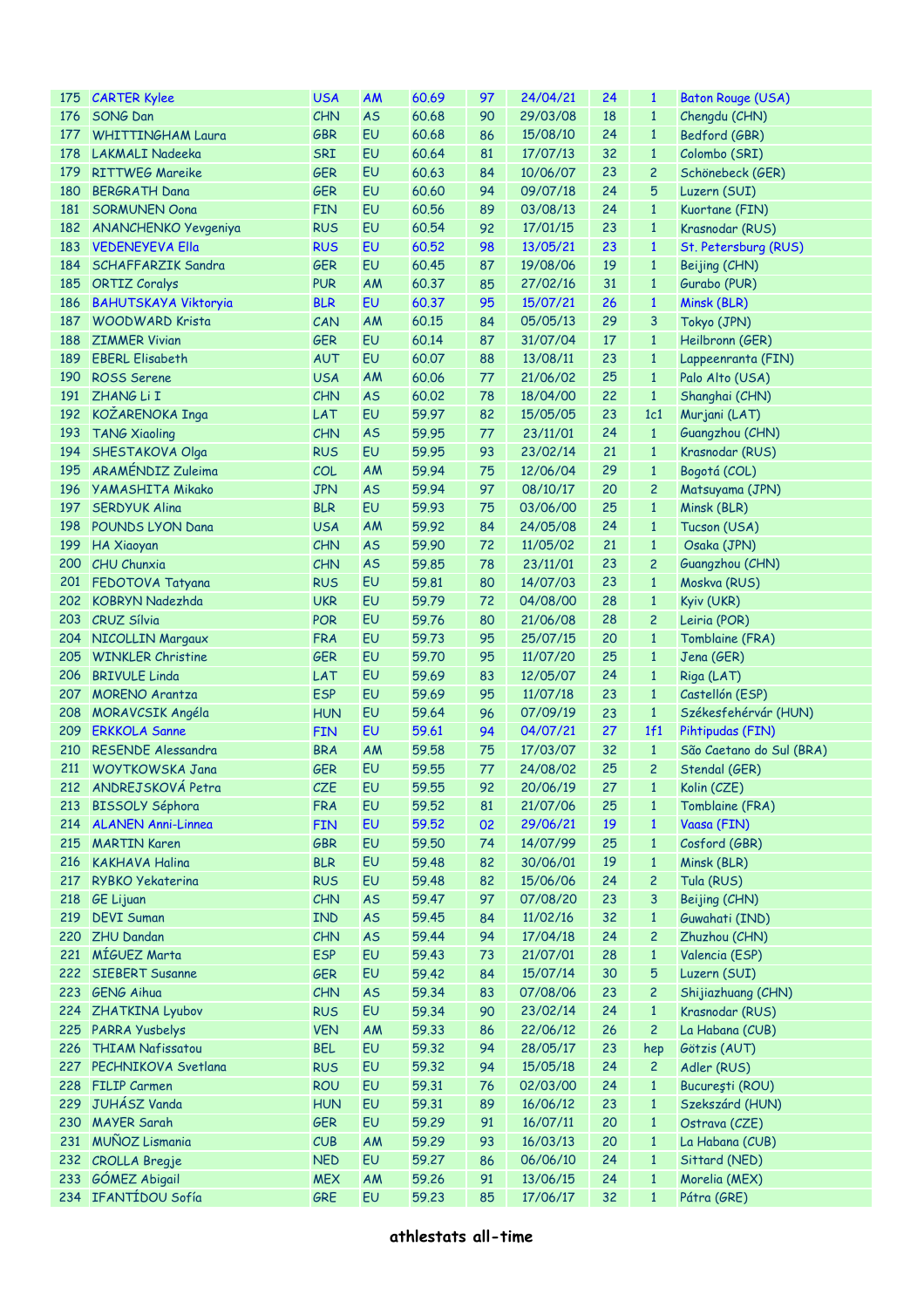| 235 | <b>SONG Xiaodan</b>         | CHN        | <b>AS</b> | 59.21 | 93 | 11/05/13 | 20 | 4              | Jinan (CHN)                 |
|-----|-----------------------------|------------|-----------|-------|----|----------|----|----------------|-----------------------------|
|     | 236 GU Xinjie               | <b>CHN</b> | <b>AS</b> | 59.16 | 01 | 09/04/19 | 18 | 2              | Zhaoqing (CHN)              |
| 237 | <b>USHIRO Orie</b>          | <b>JPN</b> | <b>AS</b> | 59.16 | 90 | 19/05/19 | 29 | 5              | Osaka (JPN)                 |
| 238 | <b>HANCI Münevver</b>       | <b>TUR</b> | <b>AS</b> | 59.16 | 01 | 28/02/21 | 20 | $\mathbf{1}$   | Mersin (TUR)                |
| 239 | <b>WANG Ping</b>            | CHN        | <b>AS</b> | 59.14 | 90 | 12/05/12 | 22 | 4              | Tianjin (CHN)               |
| 240 | <b>KONSHYNA Aliaksandra</b> | <b>BLR</b> | EU        | 59.14 | 01 | 11/07/21 | 20 | 1f1            | Tallinn (EST)               |
|     | 241 ISAILA Claudia-Marie    | <b>ROU</b> | EU        | 59.10 | 73 | 26/05/01 | 21 | $\overline{c}$ | București (ROU)             |
| 242 | <b>SLASTINA Hanna</b>       | <b>UKR</b> | EU        | 59.09 | 77 | 29/05/04 | 27 | $\mathbf{1}$   | Kyiv (UKR)                  |
|     | 243 HAMILTON Kimberley      | <b>USA</b> | AM        | 59.05 | 85 | 26/06/15 | 30 | 4              | Eugene (USA)                |
| 244 | MIEKO NISIMURA Daniella     | <b>BRA</b> | AM        | 59.03 | 94 | 25/03/17 | 23 | $\mathbf{1}$   | São Bernardo do Campo (BRA) |
| 245 | <b>DEKKERS</b> Evelien      | <b>NED</b> | EU        | 58.99 | 88 | 12/06/10 | 22 | 1c2            | Eugene (USA)                |
| 246 | <b>KUZE Kihou</b>           | <b>JPN</b> | <b>AS</b> | 58.98 | 95 | 07/06/13 | 18 | $\overline{c}$ | Tokyo (JPN)                 |
| 247 | ÂNGULO Yulesy Anahí         | ECU        | AM        | 58.96 | 01 | 21/07/19 | 18 | $\mathbf{1}$   | San José (CRC)              |
| 248 | <b>McINTOSH Cecilia</b>     | <b>AUS</b> | OC        | 58.95 | 79 | 16/07/02 | 23 | $\mathbf{1}$   |                             |
|     | <b>ALLGOOD Avione Larie</b> |            |           |       |    |          |    |                | Szombathely (HUN)           |
| 249 |                             | <b>USA</b> | <b>AM</b> | 58.94 | 93 | 26/06/21 | 28 | 3              | Eugene (USA)                |
| 250 | <b>MATOBA Haruka</b>        | <b>JPN</b> | <b>AS</b> | 58.93 | 87 | 10/06/12 | 25 | 2              | Osaka (JPN)                 |
|     | 251 JAAKKOLA Jelena         | <b>FIN</b> | EU        | 58.89 | 89 | 25/05/08 | 19 | $\mathbf{1}$   | Kuortane (FIN)              |
|     | 252 LEE Young-sun           | <b>KOR</b> | <b>AS</b> | 58,87 | 74 | 07/10/02 | 18 | $\mathbf{1}$   | Busan (KOR)                 |
|     | 253 NARAOKA Miran           | <b>JPN</b> | <b>AS</b> | 58.87 | 01 | 18/04/21 | 20 | $\mathbf{1}$   | Setagaya (JPN)              |
| 254 | SAFONOVA Mariya             | <b>RUS</b> | EU        | 58,80 | 94 | 13/06/18 | 24 | 2              | Zhukovskiy (RUS)            |
| 255 | BOGDÁN Annabella            | <b>HUN</b> | EU        | 58.79 | 92 | 10/06/17 | 25 | $\mathbf{1}$   | Székesfehérvár (HUN)        |
| 256 | <b>KIM Gyeongae</b>         | <b>KOR</b> | <b>AS</b> | 58.77 | 88 | 19/10/15 | 27 | $\mathbf{1}$   | Gangneung (KOR)             |
| 257 | <b>YAMAUCHI Ai</b>          | <b>JPN</b> | <b>AS</b> | 58.76 | 94 | 17/05/15 | 21 | $\mathbf{1}$   | Osaka (JPN)                 |
| 258 | <b>YI</b> Chunmei           | CHN        | <b>AS</b> | 58.75 | 83 | 03/04/04 | 21 | $\mathbf{1}$   | Chengdu (CHN)               |
| 259 | <b>GRIBULE Ilze</b>         | LAT        | EU        | 58.74 | 84 | 14/05/05 | 21 | $\mathbf{1}$   | Riga (LAT)                  |
| 260 | SUH Hae-An                  | <b>KOR</b> | <b>AS</b> | 58.74 | 85 | 18/06/15 | 30 | $\mathbf{1}$   | Goseong (KOR)               |
|     | 261 NYCHYPORCHUK Tetyana    | <b>UKR</b> | EU        | 58.72 | 94 | 08/06/21 | 27 | $\mathbf{1}$   | Kyiv (UKR)                  |
|     | 262 LUIK Mirell             | <b>EST</b> | EU        | 58.66 | 97 | 22/05/21 | 24 | $\mathbf{1}$   | Tallinn (EST)               |
| 263 | <b>KAUR Gurmeet</b>         | <b>IND</b> | <b>AS</b> | 58.64 | 70 | 17/07/00 | 30 | $\mathbf{1}$   | Bangalore (IND)             |
|     | 264 LIU Beibei              | CHN        | <b>AS</b> | 58.64 | 90 | 09/09/13 | 23 | 7              | Shenyang (CHN)              |
| 265 | JEFFS Isabelle              | <b>GBR</b> | EU        | 58.63 | 92 | 26/04/14 | 22 | $\mathbf{1}$   | Loughborough (GBR)          |
|     | 266 ZABARINO Sara           | <b>ITA</b> | EU        | 58.62 | 99 | 10/03/19 | 20 | $\mathbf{1}$   | Šamorín (SVK)               |
|     | 267 BLUTREICH Lynda         | <b>USA</b> | AM        | 58.61 | 71 | 01/07/00 | 29 | $\mathbf{1}$   | New Haven (USA)             |
| 268 | RAMADHAN OMAR Hana'a        | EGY        | <b>AF</b> | 58.60 | 83 | 25/06/10 | 27 | $\mathbf{1}$   | Al-Qâhirah (EGY)            |
| 269 | PETKOVA Mikhaela            | <b>BUL</b> | EU        | 58.60 | 99 | 24/04/21 | 22 | $\mathbf{1}$   | Shabla (BUL)                |
|     | <b>HOOPER Rosemary</b>      |            | OC        |       |    | 28/01/06 | 28 |                |                             |
| 270 |                             | <b>AUS</b> |           | 58.59 | 78 |          |    | $\mathbf{1}$   | Ballarat (AUS)              |
|     | 271 HERNÁNDEZ Melissa M.    | CUB        | AM        | 58.59 | 01 | 21/05/21 | 20 | 2              | La Habana (CUB)             |
|     | 272 OSA Mahiro              | <b>JPN</b> | <b>AS</b> | 58,57 | 99 | 25/03/21 | 22 | $1 -$          | Tama (JPN)                  |
|     | 273 DUPRE Melissa           | <b>BEL</b> | EU        | 58.51 | 86 | 17/05/12 | 26 | $\mathbf{1}$   | Sint-Niklaas (BEL)          |
| 274 | <b>SUKENAGA Hitomi</b>      | <b>JPN</b> | <b>AS</b> | 58.51 | 88 | 26/06/15 | 27 | $\overline{c}$ | Niigata (JPN)               |
| 275 | <b>SCRAMIN Eloah</b>        | <b>BRA</b> | AM        | 58,50 | 96 | 07/04/18 | 22 | $\mathbf{1}$   | São Bernardo do Campo (BRA) |
| 276 | VISCA Carolina              | <b>ITA</b> | EU        | 58.47 | 00 | 28/07/19 | 19 | $\mathbf{1}$   | Bressanone (ITA)            |
| 277 | <b>KAKOL Marta</b>          | <b>POL</b> | EU        | 58.43 | 92 | 26/07/15 | 23 | $\mathbf{1}$   | Warszawa (POL)              |
| 278 | <b>VETTER Anouk</b>         | <b>NED</b> | EU        | 58.41 | 93 | 06/08/17 | 24 | hep            | London (GBR)                |
| 279 | <b>LEKAMGE Dilhani</b>      | SRI        | EU        | 58.41 | 87 | 27/01/18 | 31 | $\mathbf{1}$   | Diyagama (SRI)              |
| 280 | SINIGAGLIA Luisa            | <b>ITA</b> | EU        | 58.41 | 97 | 15/02/20 | 23 | $\mathbf{1}$   | Mariano Comense (ITA)       |
|     | 281 PETRANOFF Leigh         | <b>USA</b> | AM        | 58.37 | 89 | 22/05/14 | 25 | $\mathbf{1}$   | Tucson (USA)                |
|     | 282 OKSANEN Veera           | <b>FIN</b> | EU        | 58.36 | 78 | 08/07/99 | 21 | $\mathbf{1}$   | Pihtipudas (FIN)            |
| 283 | <b>OLIN Alyssa</b>          | <b>USA</b> | AM        | 58.36 | 96 | 16/03/18 | 22 | $\mathbf{1}$   | Tempe (USA)                 |
|     | 284 VONTEIN Barbara         | <b>GER</b> | EU        | 58.34 | 78 | 01/08/04 | 26 | 3              | Leverkusen (GER)            |
| 285 | HAMZA Volha                 | <b>BLR</b> | EU        | 58.32 | 85 | 21/05/04 | 19 | $\mathbf{1}$   | Minsk (BLR)                 |
|     | 286 RUCKSTUHL Géraldine     | SUI        | EU        | 58.31 | 98 | 28/05/17 | 19 | hep            | Götzis (AUT)                |
| 287 | <b>KUNINGAS Raine</b>       | <b>EST</b> | EU        | 58.24 | 88 | 25/08/09 | 21 | 5              | Tallinn (EST)               |
| 288 | <b>WALES Rebekah</b>        | <b>USA</b> | AM        | 58.23 | 95 | 13/05/17 | 22 | $\mathbf{1}$   | Columbia (USA)              |
| 289 | <b>JEMAI Sara</b>           | <b>ITA</b> | EU        | 58.19 | 92 | 09/09/18 | 26 | $\mathbf{1}$   | Pescara (ITA)               |
| 290 | <b>ZHANG Ying</b>           | CHN        | <b>AS</b> | 58.17 | 88 | 24/04/10 | 22 | $\mathbf{1}$   | Suzhou (CHN)                |
|     | 291 DU Beibei               | CHN        | <b>AS</b> | 58.16 | 83 | 30/06/01 | 18 | 3c1            | Chengdu (CHN)               |
|     | 292 NWANAGA Kelechi         | <b>NGR</b> | <b>AF</b> | 58.15 | 97 | 18/07/17 | 20 | $\mathbf{1}$   | Ozoro (NGR)                 |
| 293 |                             |            | AM        |       |    |          | 22 | 1c2            |                             |
|     | <b>MILLER Fawn</b>          | <b>USA</b> |           | 58.13 | 92 | 11/06/14 |    |                | Eugene (USA)                |
|     | 294 FRAJKA Xénia            | <b>HUN</b> | EU        | 58.12 | 82 | 18/05/03 | 21 | $\mathbf{1}$   | Szombathely (HUN)           |